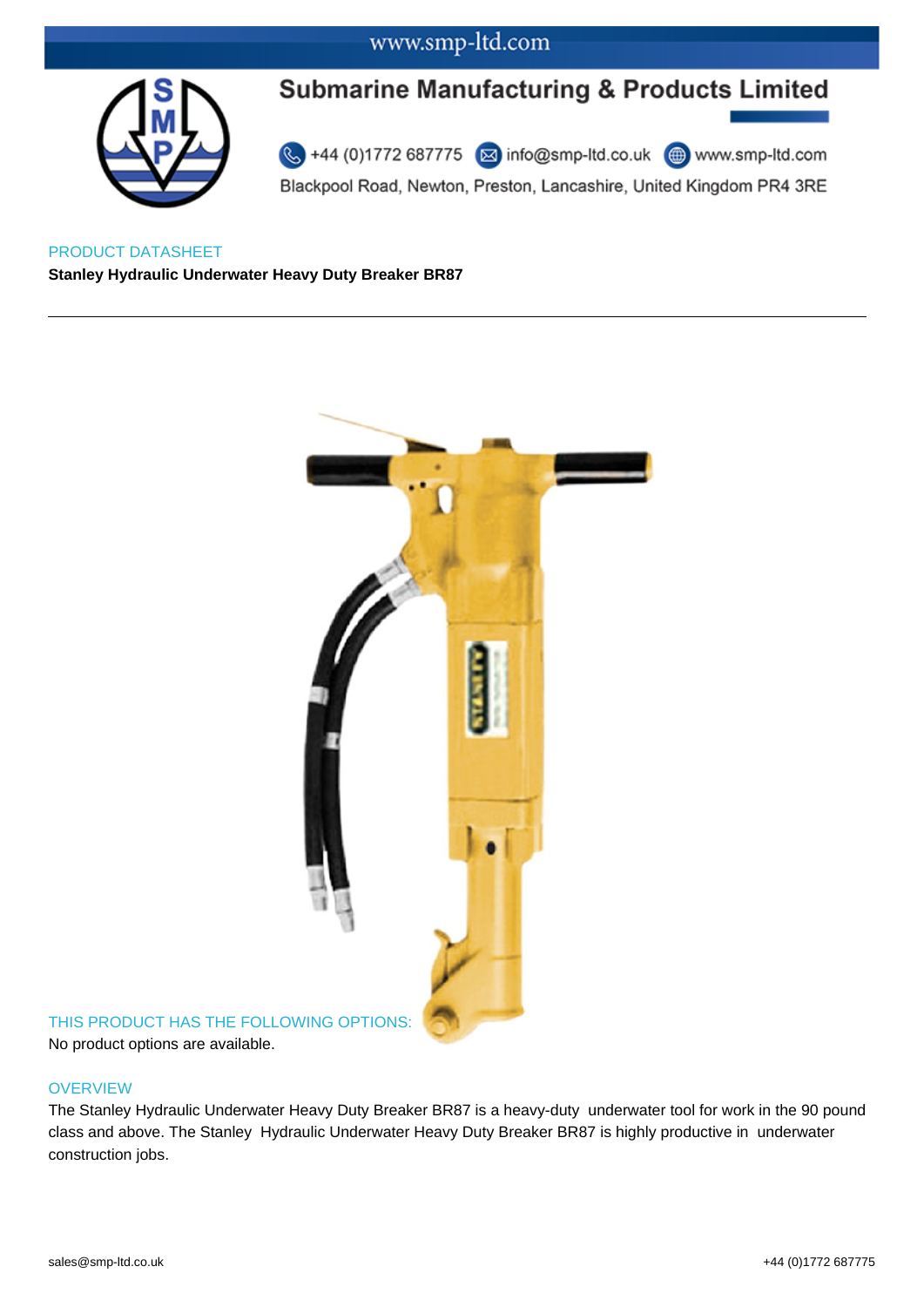## www.smp-ltd.com



# **Submarine Manufacturing & Products Limited**

44 (0)1772 687775 2 info@smp-ltd.co.uk 4 www.smp-ltd.com

Blackpool Road, Newton, Preston, Lancashire, United Kingdom PR4 3RE

#### **DESCRIPTION**

The Stanley BR87 Underwater Breaker is the largest in the Stanley range and is used for the heaviest of breaking and for ground rod tasks. The BR87 Breaker is a T handle design with a large trigger for fine control and a diaphragm accumulator for increased blow force. The BR87 is fitted with a feathering trigger controlling the speed of the breaker, this makes start up and initial tool placement easy. As with all Stanley Breakers this model can handle back pressures of up to 250psi which is particularly useful when running long hose lengths.

#### FEATURES

T-Handle with large on/off trigger for precise control Stainless Steel spool and fastenersÂ Trouble free diaphragm accumulator provides additional blow energy and reduces recoil Feathering on/off valve allows easy initial tool bit placementÂ Uses standard 11  $\hat{a}$ , 8" x 6" hex shank tool bits $\hat{A}$ Four tie rod design for durability Operates in any position Modular design for ease of service Latch retainer

#### **SPECIFICATION**

**Capacity -** 1-1/8 in. x 6 in. Hex or 1-1/4in. x 6-1/4in **Pressure -** 1500 - 2000 psi **Flow Range -Â 7 - 9 gpm Optimum Flow -** 8 gpm **Porting -** 8 SAE O-Ring **Connect Size and Type -** 3/8 in. Male Pipe Hose End

**Weight -** $\hat{A}$  83 lbs. **Length -** $\hat{A}$  29 in. **Width (at handles) -** $\hat{A}$  16 in.

#### **ORDER THIS PRODUCT**

To order this product or to request a price contact our UK sales team on **+44 (0)1772 687775**